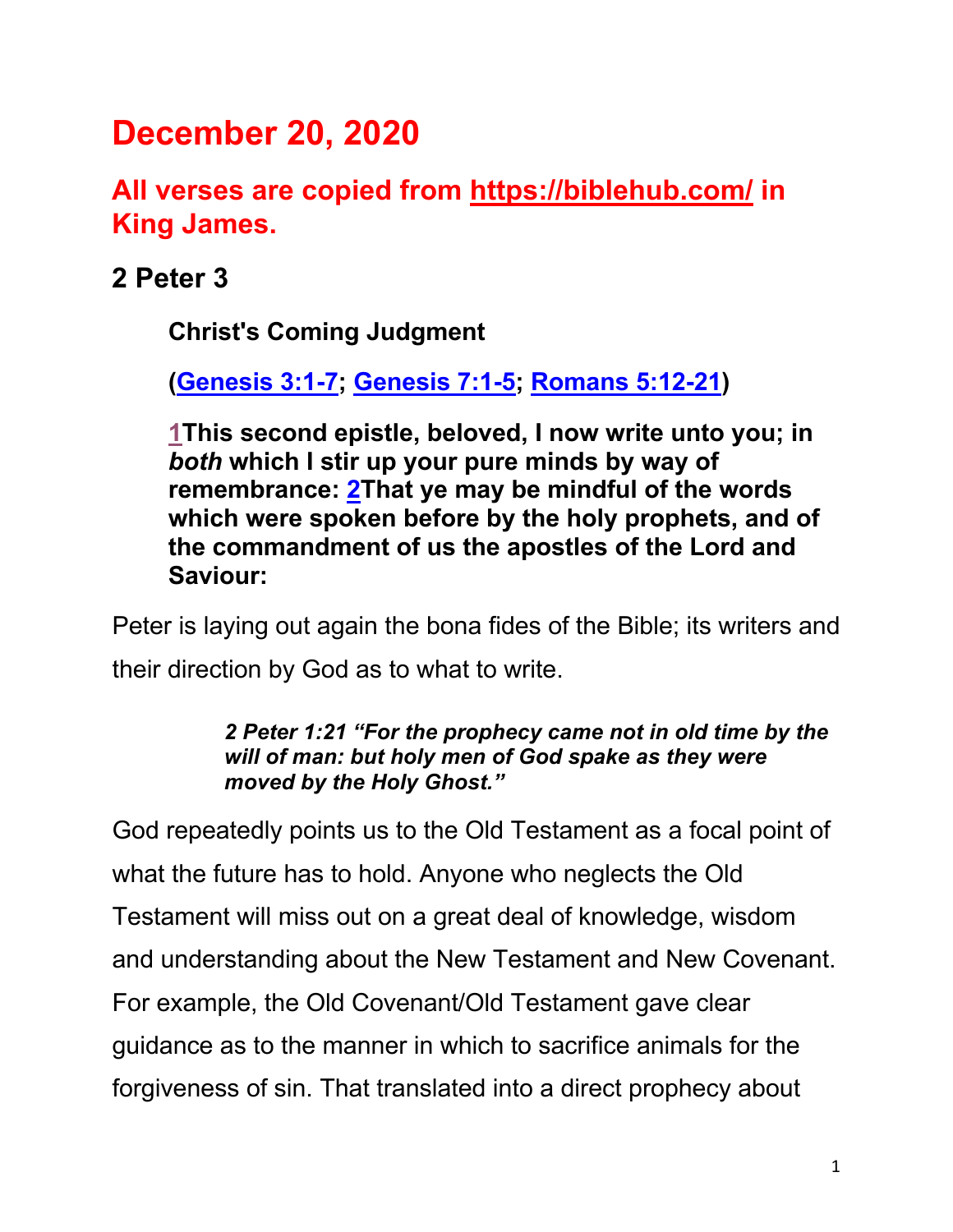the coming of Jesus Christ the Messiah, the Lamb of God. He would be the one individual who would fulfill the law, surrender His life in this world to save all of mankind.

If you were to study this out in the Old Testament you would find that an animal sacrifice was only a temporary resolution to sin. All the elements from the animal to every temple furnishing; all pointed to the coming Messiah. You would learn the meaning of various numbers and colors as to what they mean in God's economy.

Without studying the Old Testament, you would not be familiar with those direct connection. It is in fact our heritage and without it we have no salvation through the One and Only Son of God.

**3Knowing this first, that there shall come in the last days scoffers, walking after their own lusts, 4And saying, Where is the promise of his coming? for since the fathers fell asleep, all things continue as** *they were* **from the beginning of the creation.**

The idea of scoffing at gods was not knew.

*1 Kings 18: 25And Elijah said unto the prophets of Baal, Choose you one bullock for yourselves, and dress it first; for ye are many; and call on the name of your gods, but put no fire under. 26And they took the bullock which was given them, and they dressed it, and called on the name of Baal from morning even until noon, saying, O Baal, hear us. But there was no voice, nor any that answered. And they leaped upon the altar which was made. 27And it came to*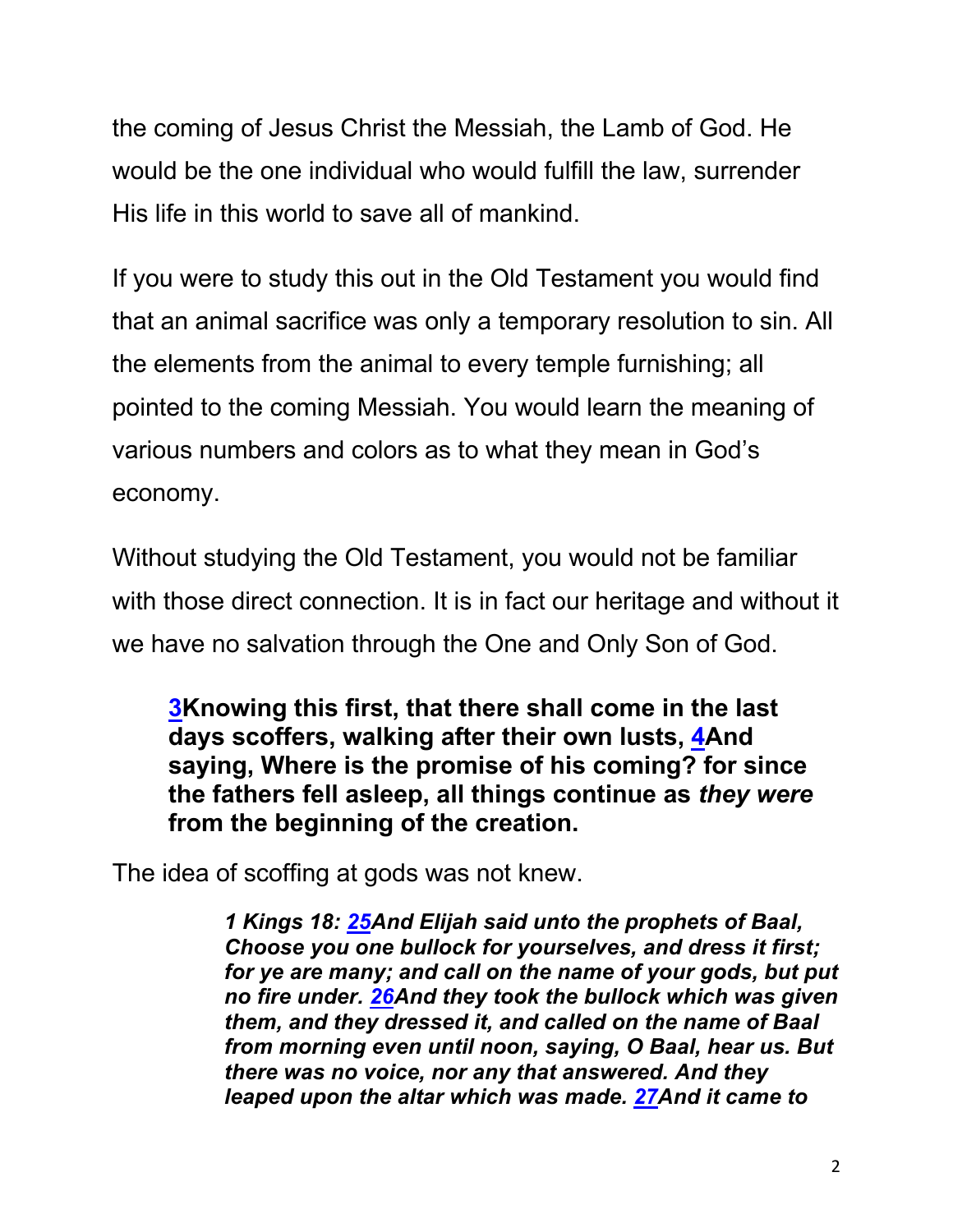*pass at noon, that Elijah mocked them, and said, Cry aloud: for he is a god; either he is talking, or he is pursuing, or he is in a journey, or peradventure he sleepeth, and must be awaked. 28And they cried aloud, and cut themselves after their manner with knives and lancets, till the blood gushed out upon them. 29And it came to pass, when midday was past, and they prophesied until the time of the offering of the evening sacrifice, that there was neither voice, nor any to answer, nor any that regarded.*

It is one thing to mock fake gods created by men, it is a far different matter to mock the God of Abraham, Isaac and Jacob.

It is human nature fueled by Satan and his minions that if you do something wrong and you see no response to your wrong actions then you get the idea that there is no one that will come for you.

We can see that same flawed human nature all across the US with rioters who are not incumbered by the government in anyway. It simply fuels their lust to continue.

The world takes the same approach to sin and God's apparent failure to respond. God is well aware of the mocking and is fully capable of resolving all of those sins to the pain of those who are committing them. God is patient and loves mankind, giving every opportunity for all to come to a saving Grace through Jesus Christ. However; God will not be mocked; vengeance is His and He has every right to carry out justice in any manner He sees fit.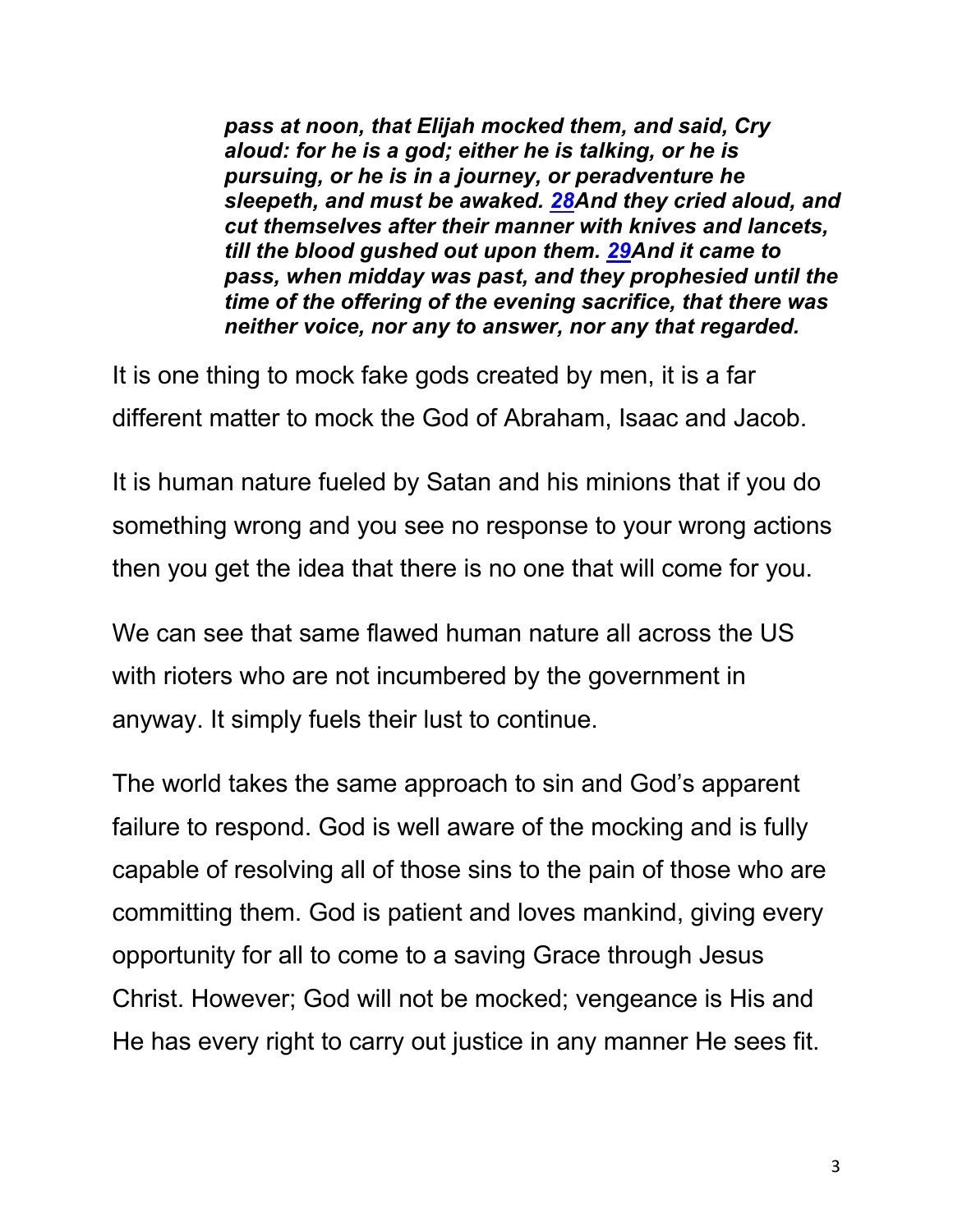### **5For this they willingly are ignorant of, that by the word of God the heavens were of old, and the earth standing out of the water and in the water:**

The fact is that God created the Heavens and the Earth. This verse is seen in two ways and neither requires understanding to come to Salvation; but we will briefly discuss the ideas presented.

God created the Heavens by His Word and they were old, or ancient. God has always existed but not so the Heavens. They were a creation by the One and Only eternal God Elohim.

*"God is creator, powerful and mighty, Lord of lords. He is the Lord Most High, stronger and mightier than anyone or anything. When you face impossible circumstances or adversaries, now that your God is stronger. (Gen. 1:1, 17:7, Ps 19:1 Jer. 31:33)"*

https://www.godisreal.today/names-of-god/

Likewise, God created the Earth by His Word, but it states a more specific state of creation;

# *"the earth standing out of the water and in the water:"*

Some commentators understand this to mean that all of the elements of dirt and other constituents when rendered out of the water becoming solid or "earth", having been suspended within a mixture that was predominately water. They believe that water was the first element created and we know it consists of what our scientists call 2 Hydron and 1 Oxygen atoms "H2O". Water and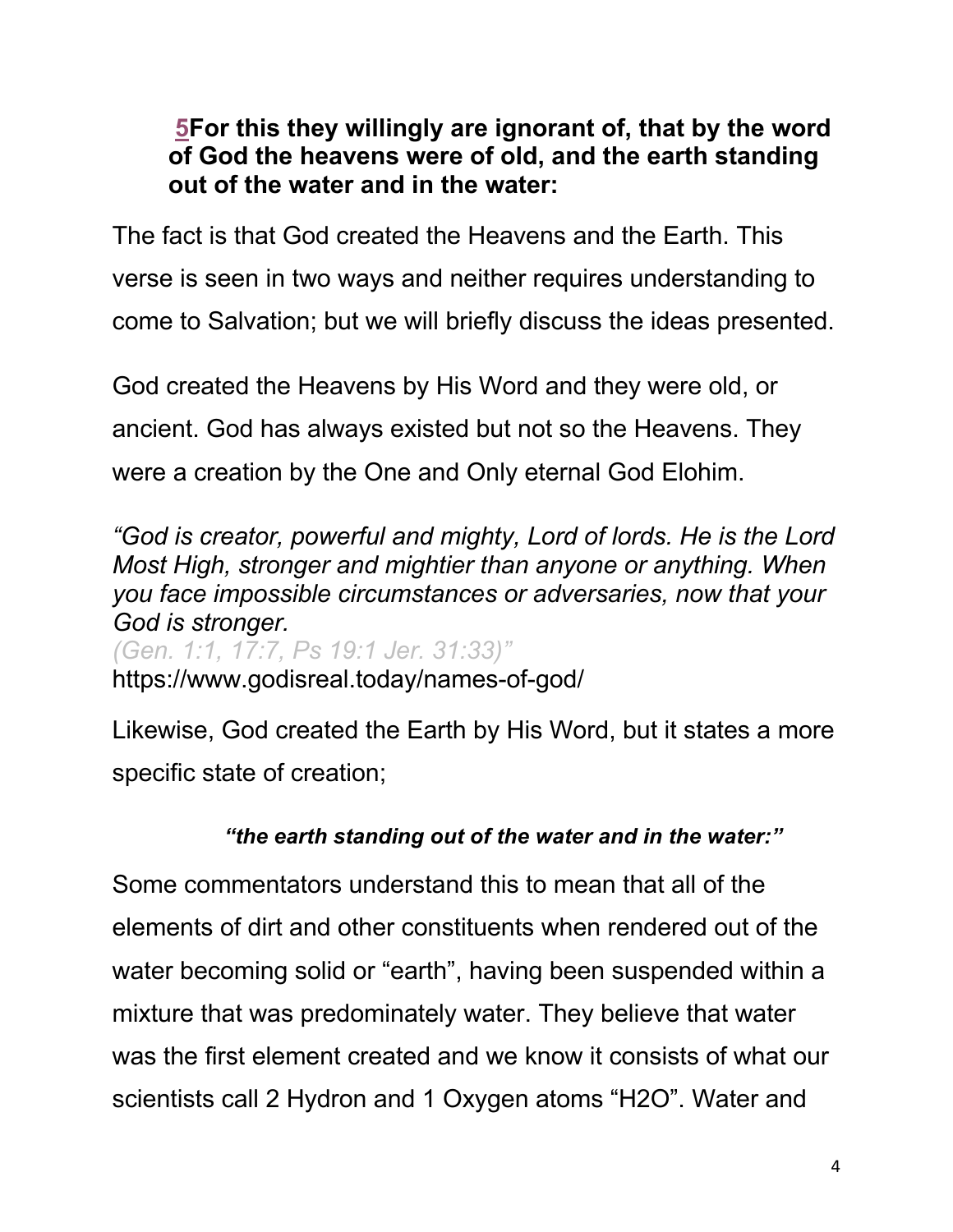oxygen are the two most important elements to life on earth. Take away either and there is no life.

> *Genesis 1:1 1In the beginning God created the heaven and the earth. 2And the earth was without form, and void; and darkness was upon the face of the deep. And the Spirit of God moved upon the face of the waters.*

The other Biblical hypothesis is that the solid formation "earth" was beneath the water and that God ordered the water by His Word to coalesce in only several locations thus allowing the firmament to be exposed as the surface. Our world is still made up of  $\frac{3}{4}$  water on its surface.

It would be nice to know but as far as I am concerned, I know that God did it but how He did it is within His knowledge not ours.

# **6Whereby the world that then was, being overflowed with water, perished:**

The reference here is of course to the flood; all living creatures except those on Noah's ark were destroyed.

### **7But the heavens and the earth, which are now, by the same word are kept in store, reserved unto fire against the day of judgment and perdition of ungodly men.**

There are two main understandings of this verse; the first part about the heavens and the earth "which are now" is not a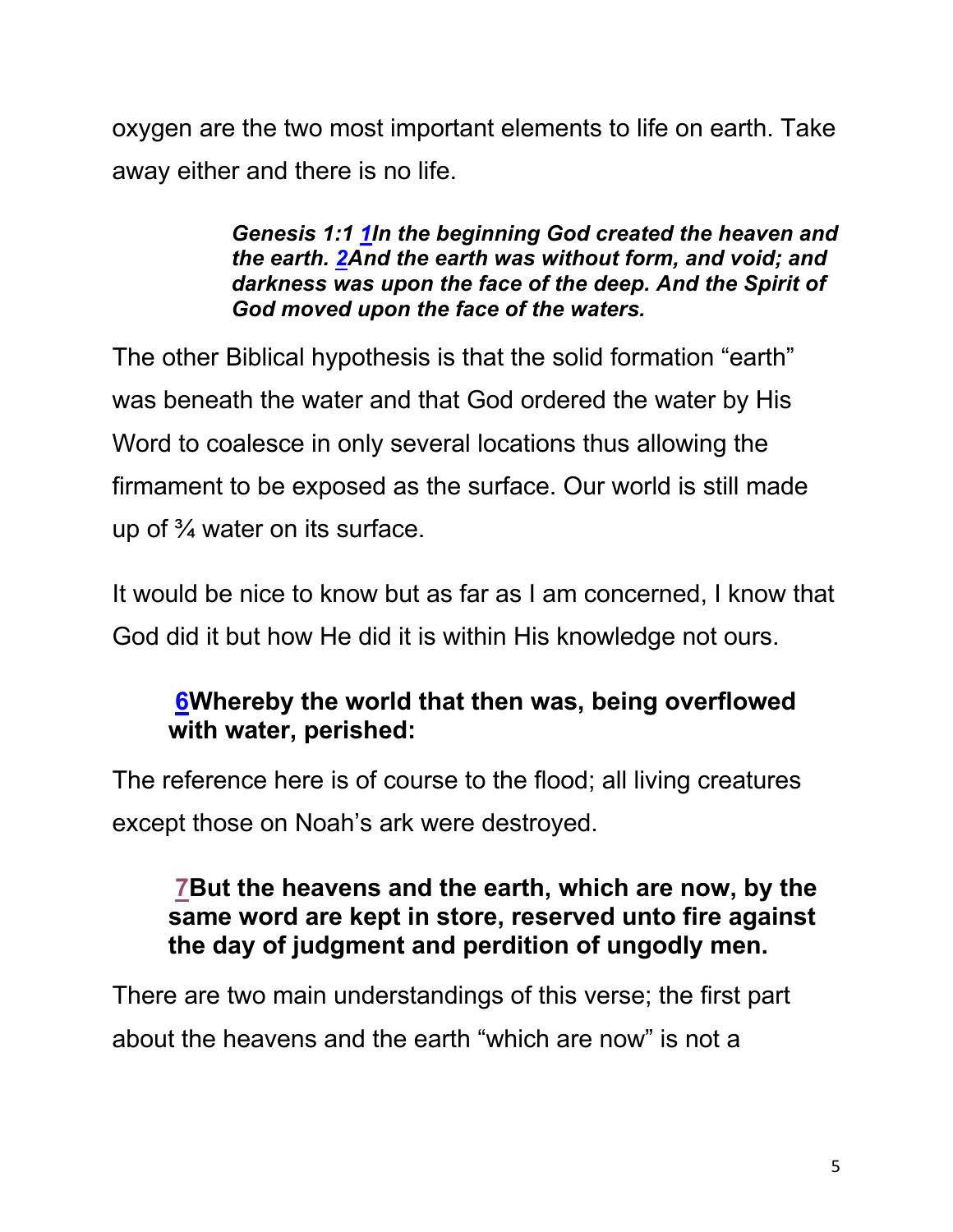reference to pre flood earth but rather a reference to "New Heaven and New Earth".

#### *Isaiah 65:17 For, behold, I create new heavens and a new earth: and the former shall not be remembered, nor come into mind.*

"By the same Word are kept" refers to this unfailing Word of God. "If God said it, I believe it and that settles it". But what is it kept in store for?

"Reserved unto fire against the day of judgment and perdition of ungodly men".

So, the heavens and the earth are reserved for a day in which God will consume them with fire. Either consume or set them on fire which may have some connection with the lake of fire.

The fire that is sited here may come from one of two places. One understanding is that the intense fire that burns within the earth itself; a molten river of superheated rock that from time to times erupts to the surface in the form of volcanoes. Some believe God will release that immense power from within the earth to destroy the earth.

The second understanding and more likely the case, is that God will send fire down from heaven in some form that will ignite and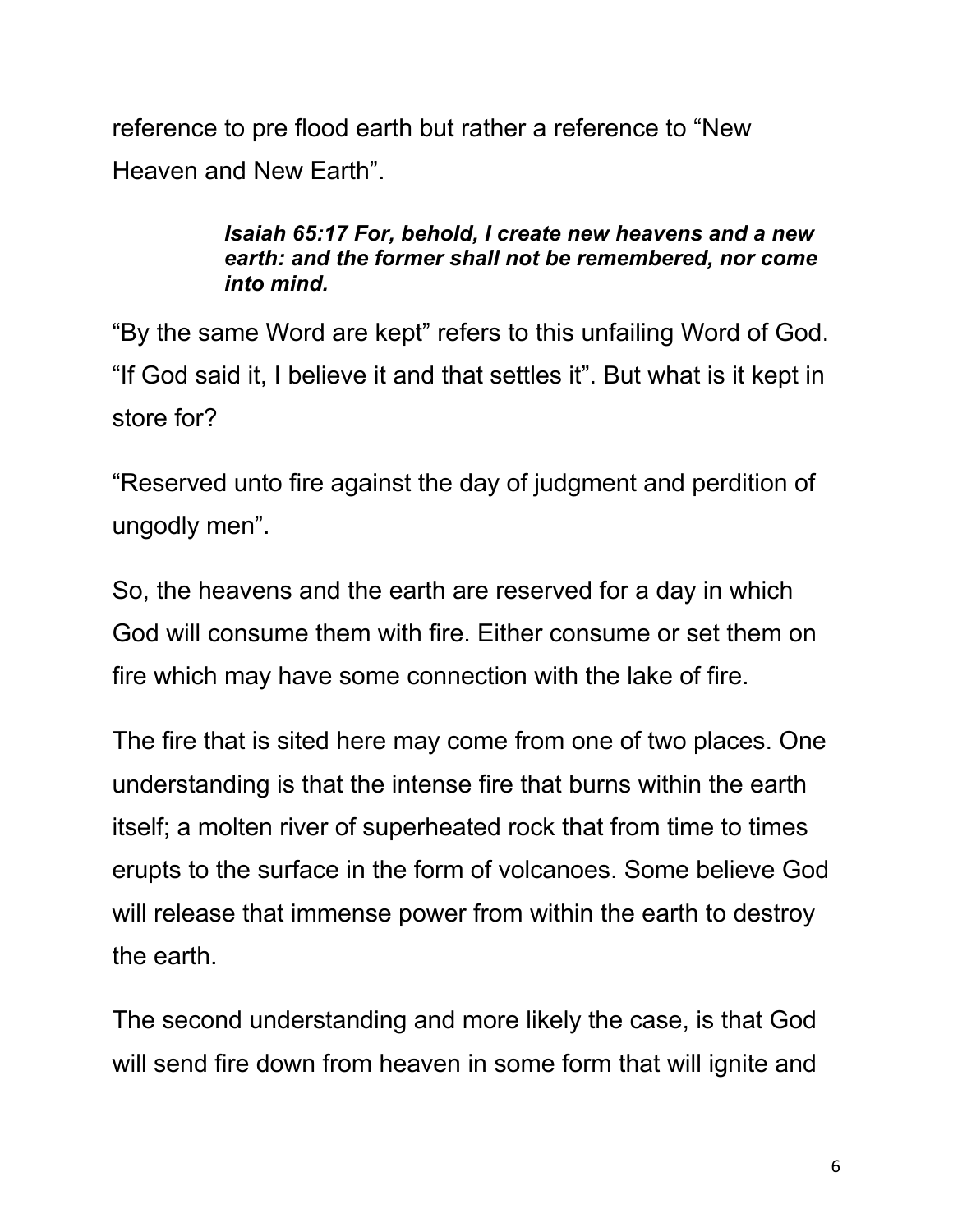set fire to the earth. That could come in the form of meteors, asteroids or simply God speaking fire to fall from heaven.

God's Word does not give us a clear understanding of which type event will ultimately consume this planet we reside on presently. He does give us more information more about why He does this than how.

The why is the sinful and unregenerated hearts of men.

*Romans 2:5 But after thy hardness and impenitent heart treasurest up unto thyself wrath against the day of wrath and revelation of the righteous judgment of God;*

*Isaiah 66:15 For, behold, the LORD will come with fire, and with his chariots like a whirlwind, to render his anger with fury, and his rebuke with flames of fire.*

*Daniel 7:10 A fiery stream issued and came forth from before him: thousand thousands ministered unto him, and ten thousand times ten thousand stood before him: the judgment was set, and the books were opened.*

*Malaki 4:1 For, behold, the day cometh, that shall burn as an oven; and all the proud, yea, and all that do wickedly, shall be stubble: and* **the** *day that cometh shall burn them up, saith the LORD of hosts, that it shall leave them neither root nor branch.*

*2 Theselonians 1:8 In flaming fire taking vengeance on them that know not God, and that obey not the gospel of our Lord Jesus Christ:*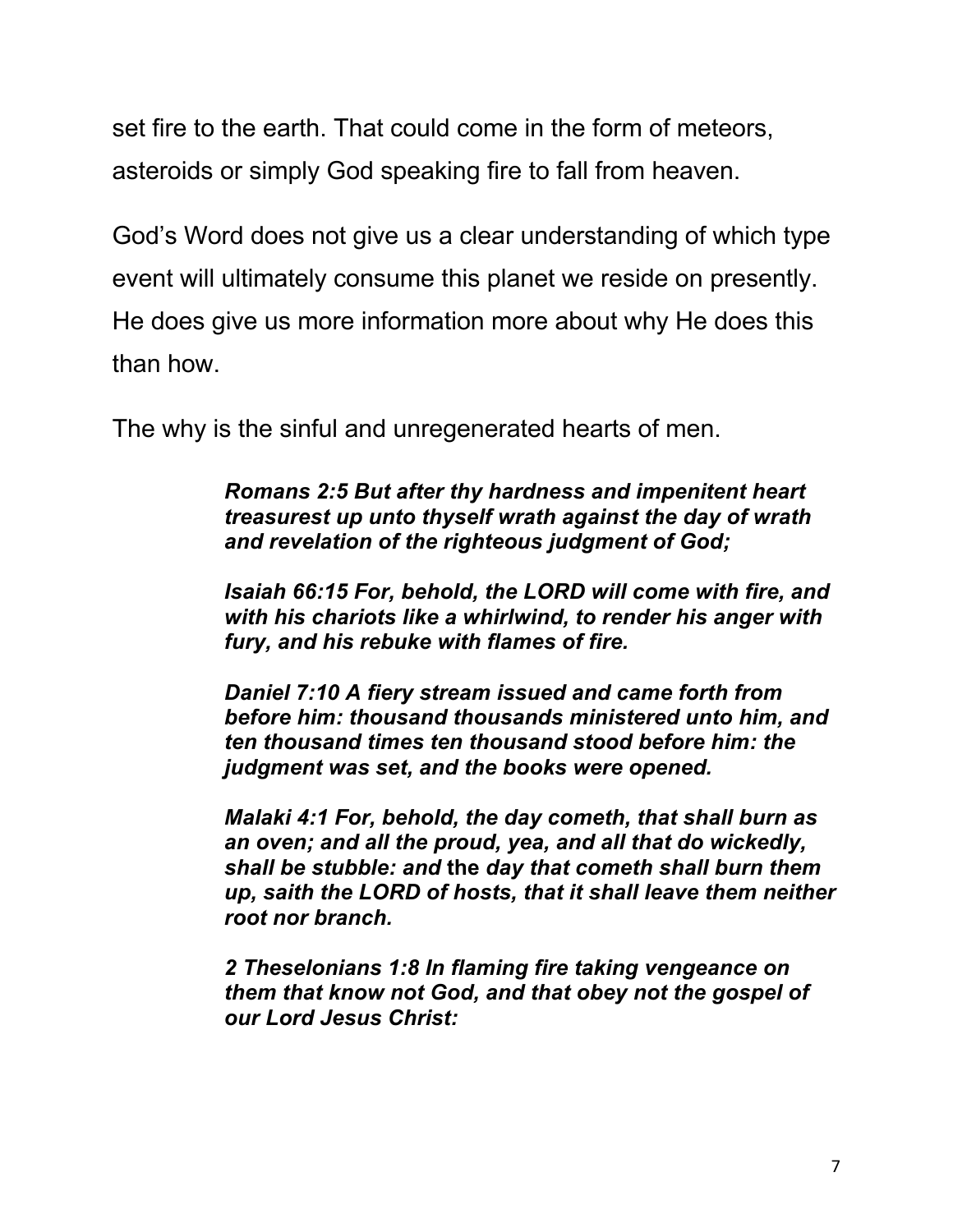God clearly grasps the nature of humanity and we have previously spoken about this. When you do something sinful or illegal and there is no immediate response from either God or the Judicial system, mankind in their sinful nature think they have gotten away with something. Some go to the extent of believing that God does not exist. That logic would follow that if you commit a crime and you are not arrested is that there are no Police out there. The fact is that your time will come.

> *Habakkuk 2:3 For the vision is yet for an appointed time, but at the end it shall speak, and not lie: though it tarry, wait for it; because it will surely come, it will not tarry.*

**8But, beloved, be not ignorant of this one thing, that one day** *is* **with the Lord as a thousand years, and a thousand years as one day.**

*Psalms 90:4 For a thousand years in thy sight are but as yesterday when it is past, and as a watch in the night.*

God is making several points here, but the prominent point is that God is not incumbered by time of any sort. Time exists on this earth based on Solar and Lunar orbits, being an infinitesimal aspect of God's massive creation having no impact on God's view of time.

**9The Lord is not slack concerning his promise, as some men count slackness; but is longsuffering to us-ward,**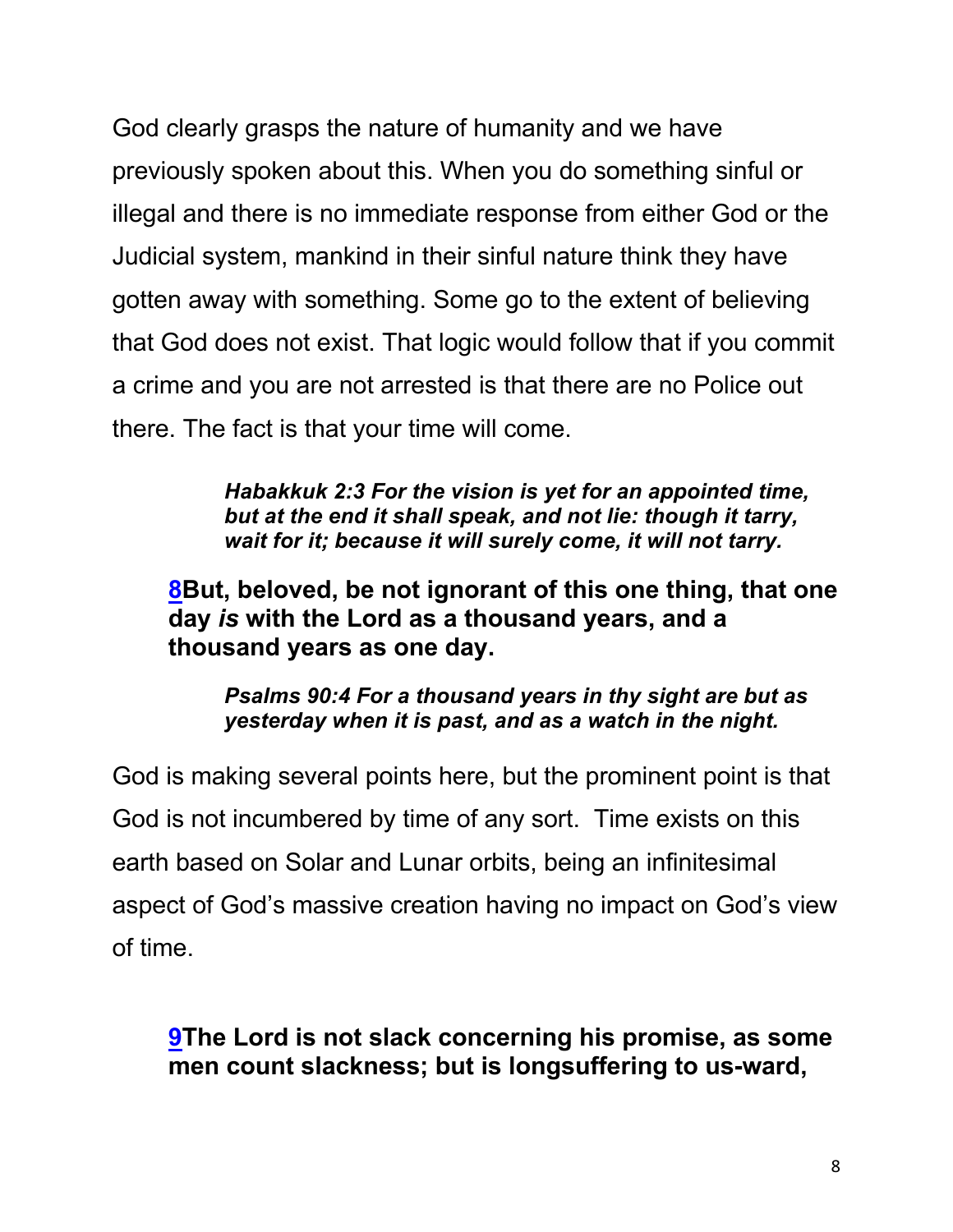### **not willing that any should perish, but that all should come to repentance.**

One reason we should be thankful that God is not incumbered by time is that His promises are eternal as is He. Within those promises is the promise of Salvation. God intended all men to be saved and He is in no rush due to no time limitations on Him to bring Judgment. As we find elsewhere in Scripture God's desire is that all mankind come to repentance and to the Sure Salvation through the Blood of Jesus the Lamb of God. However, there is a limit on how much time on earth God will allow to pass due more to the intensity of sin that the issue of time. As God has warned us sin will continue to increase

> *1 Thessalonians 2: 1Now we beseech you, brethren, by the coming of our Lord Jesus Christ, and by our gathering together unto him, 2That ye be not soon shaken in mind, or be troubled, neither by spirit, nor by word, nor by letter as from us, as that the day of Christ is at hand. 3Let no man deceive you by any means: for that day shall not come, except there come a falling away first, and that man of sin be revealed, the son of perdition;*

God is describing an order of end times event although not specific the general idea is;

1. Falling away first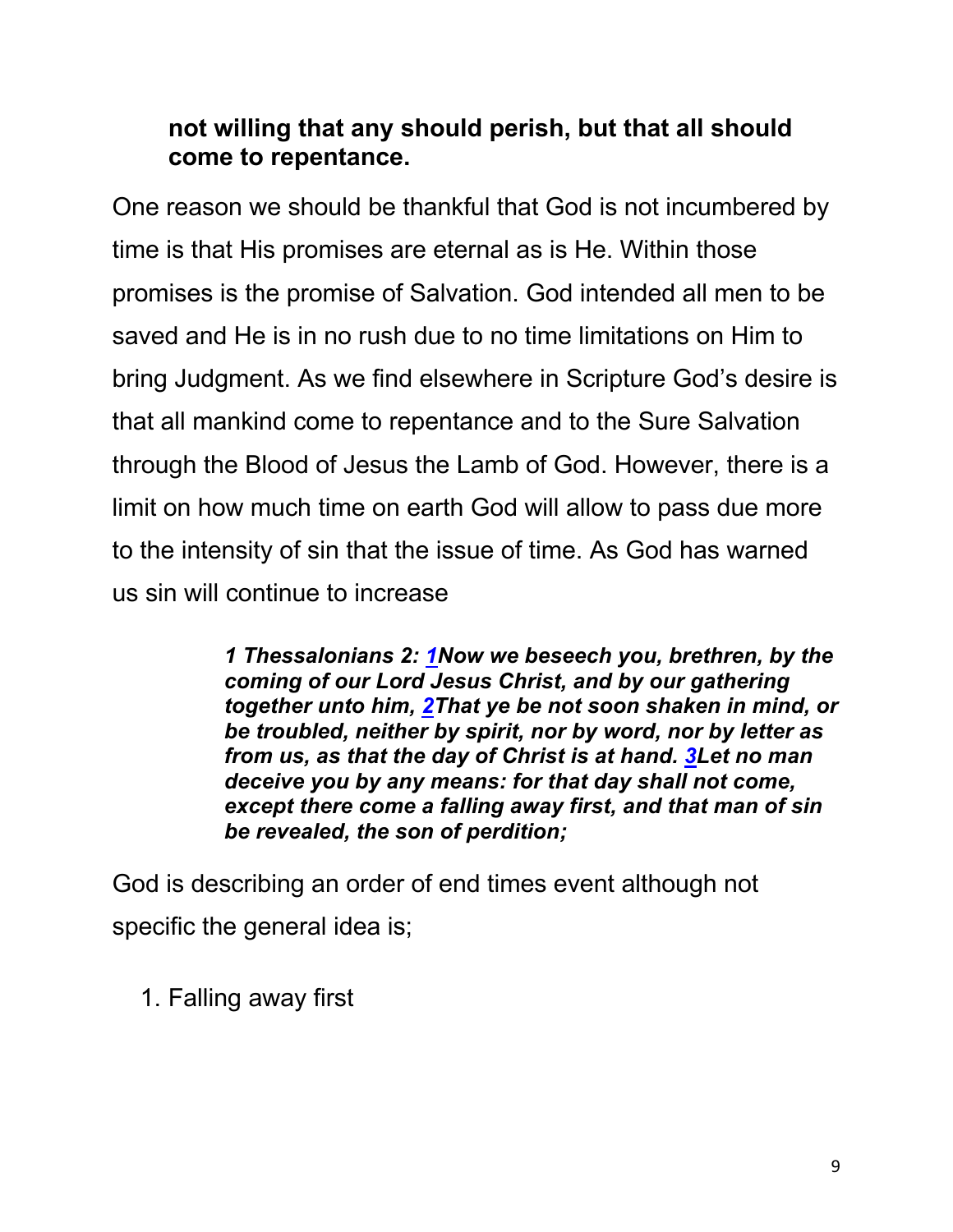This falling away is not political but religious. It is not brought about by the revealing of the Anti-Christ but is the catalyst that brings about his revealing.

#### *1 Timothy 4:1 Now the Spirit speaketh expressly, that in the latter times some shall depart from the faith, giving heed to seducing spirits, and doctrines of devils;*

We see this occurrence almost daily. When people leave the truth in search of a better truth in their opinion they are falling away. There is only one Truth and that is God's Truth. We see certain religions growing at an amazing rate; Islam fastest growing religion in the world more due to threats and fear than devout belief, but non-the-less as people migrate to Islam, they are abandoning the Truth for a lie. And, it is not just Islam, any religion that does not declare that Jesus is the One and Only Son of God and that He died on the Cross to give mankind Salvation from certain death is an abomination to God.

2. The revealing of the Anti-Christ.

*4Who opposeth and exalteth himself above all that is called God, or that is worshipped; so that he as God sitteth in the temple of God, shewing himself that he is God. 5Remember ye not, that, when I was yet with you, I told you these things? 6And now ye know what withholdeth that he might be revealed in his time. 7For the mystery of iniquity doth already work: only he who now letteth will let, until he be taken out of the way. 8And then shall that Wicked be revealed, whom the Lord shall consume with the spirit of*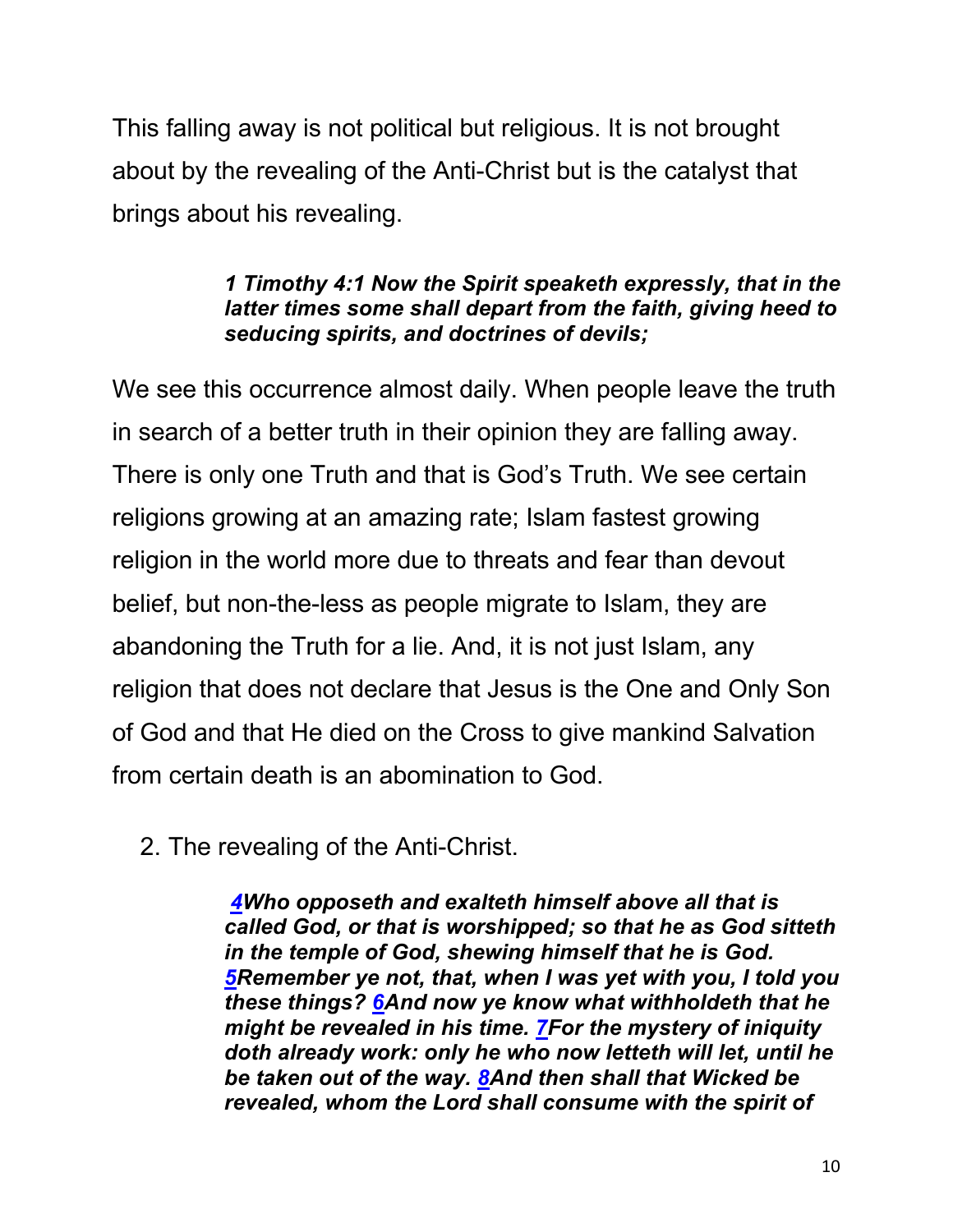*his mouth, and shall destroy with the brightness of his coming: 9Even him, whose coming is after the working of Satan with all power and signs and lying wonders, 10And with all deceivableness of unrighteousness in them that perish; because they received not the love of the truth, that they might be saved. 11And for this cause God shall send them strong delusion, that they should believe a lie: 12That they all might be damned who believed not the truth, but had pleasure in unrighteousness.*

**The Day of the Lord**

**(Zephaniah 1:7-18; 1 Thessalonians 5:1-11)**

**10But the day of the Lord will come as a thief in the night; in the which the heavens shall pass away with a great noise, and the elements shall melt with fervent heat, the earth also and the works that are therein shall be burned up.**

The Lord; referring to Jesus will come as a "thief in the night". According to Pulpit Commentary the most reliable translations omit the words "in the night". If we take that at face value, then this verse says; "But the day of the Lord will come as a thief; in which the heavens……." Most likely one of more translators added the words "in the night" to further the idea of stealth. When Jesus returns is a mystery only known to God according to His Word.

> *Matthew 24:36 But of that day and hour knoweth no man, no, not the angels of heaven, but my Father only.*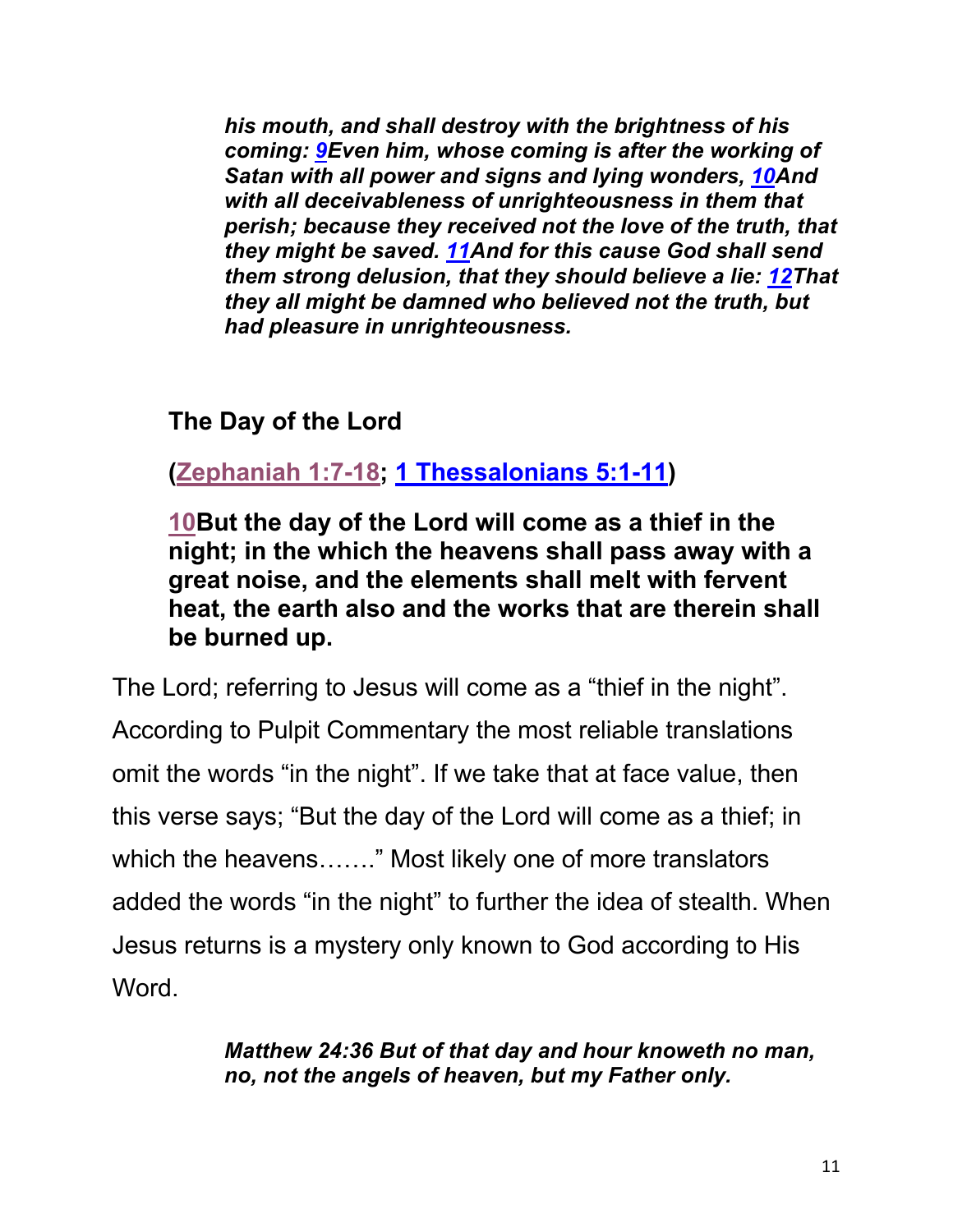We must take a deeper look at the event that will change eternity for millions and millions of lives. To do that we need to look at the wedding feast of Christ with the Church.

### *Matthew 25: 1Then shall the kingdom of heaven be likened unto ten virgins, which took their lamps, and went forth to meet the bridegroom.*

We are all aware of the process of the Jewish wedding. After the betrothal the son goes to the father's house and begins to build a home for his bride. This is a simile of Christ having been Crucified returns the Father's side and begins to prepare a place for His Bride the Church in His Father's house. Jesus said as much;

### *John 14:2 In my Father's house are many mansions: if it were not so, I would have told you. I go to prepare a place for you.*

In this simile there were 10 virgins all representing "complete" as the number 10 is used to represent completeness in God's Spiritual economy. We can consider that this represents all those who claim to be of the Church, the Bride of Christ.

> *2And five of them were wise, and five were foolish. 3They that were foolish took their lamps, and took no oil with them: 4But the wise took oil in their vessels with their lamps.*

Please all hear this; we all need to take this to heart as each of us will be judged according to our walk with Jesus; you can depend on no other person to fulfill your personal responsibility.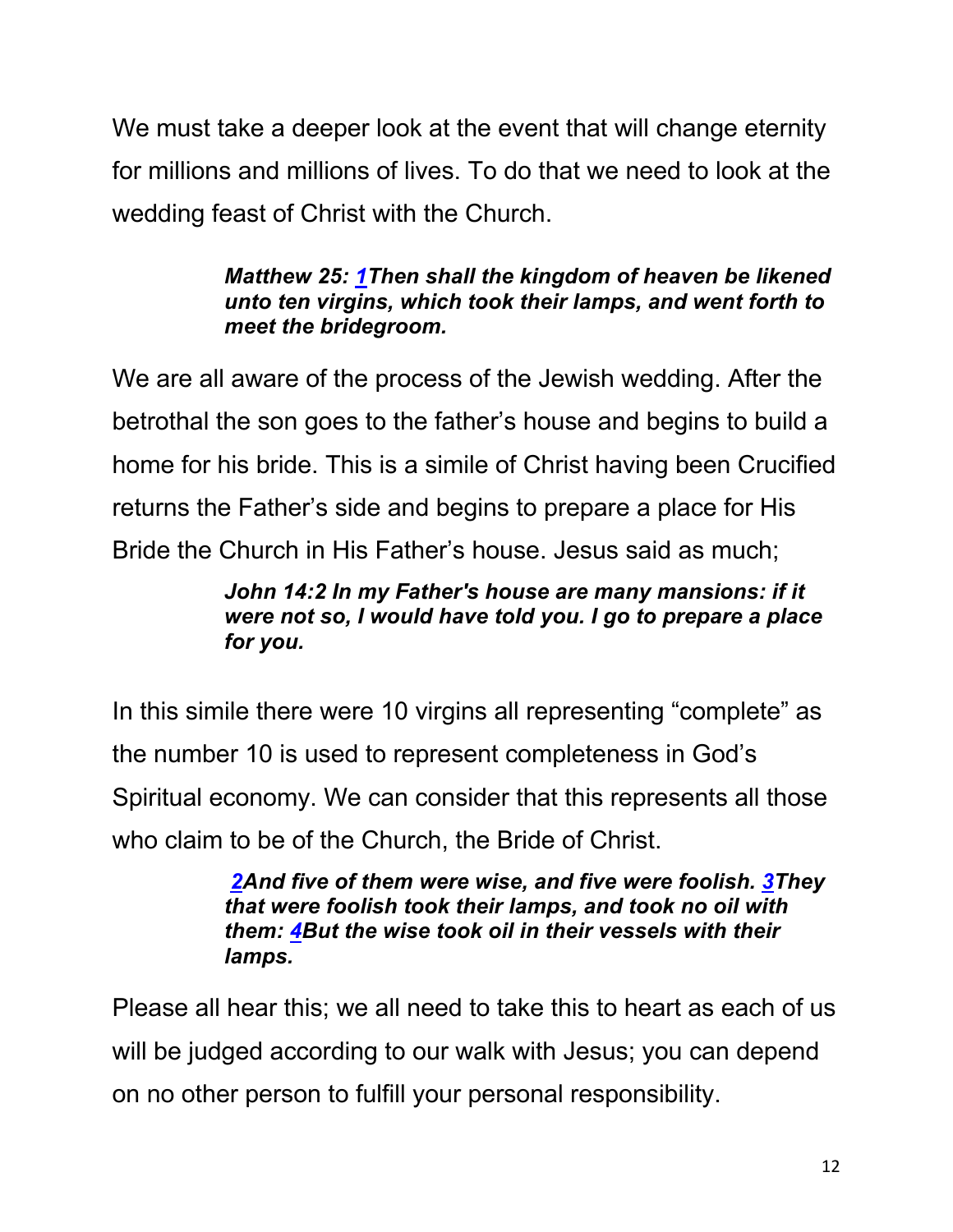In the simile there were 5 virgins who took adequate oil for this endeavor. There were 5 who did not. The idea here is that there are 10 Christians all apparently walking with Christ through their lives. The oil is likely a symbol of the Grace of God through the Power of the Holy Spirit. It is available to all who earnestly ask for it. What is portrayed here is that of the 10, half of them waxed cold toward God toward Jesus the One who had died for all of them. Perhaps it was the pull of the world to draw them back from Christ. It undoubtedly had to do with sin as sin is the mechanism that Satan uses to pull us away from our Savior. We can debate whether or not they were ever saved but the implications is that the 5 who failed were of the 10 the whole of what was the Brides Court.

Remember last week from 2 Kings we talked about the axe head falling off and it was borrowed? It is a similar thing that apparently happens here; they were walking with Christ and they lost their first love for Him due to the world and what it offers. They lost the power of the Holy Spirit by some means and it is represented here as "oil" for their lamps as part of the wedding procession.

#### *5While the bridegroom tarried, they all slumbered and slept.*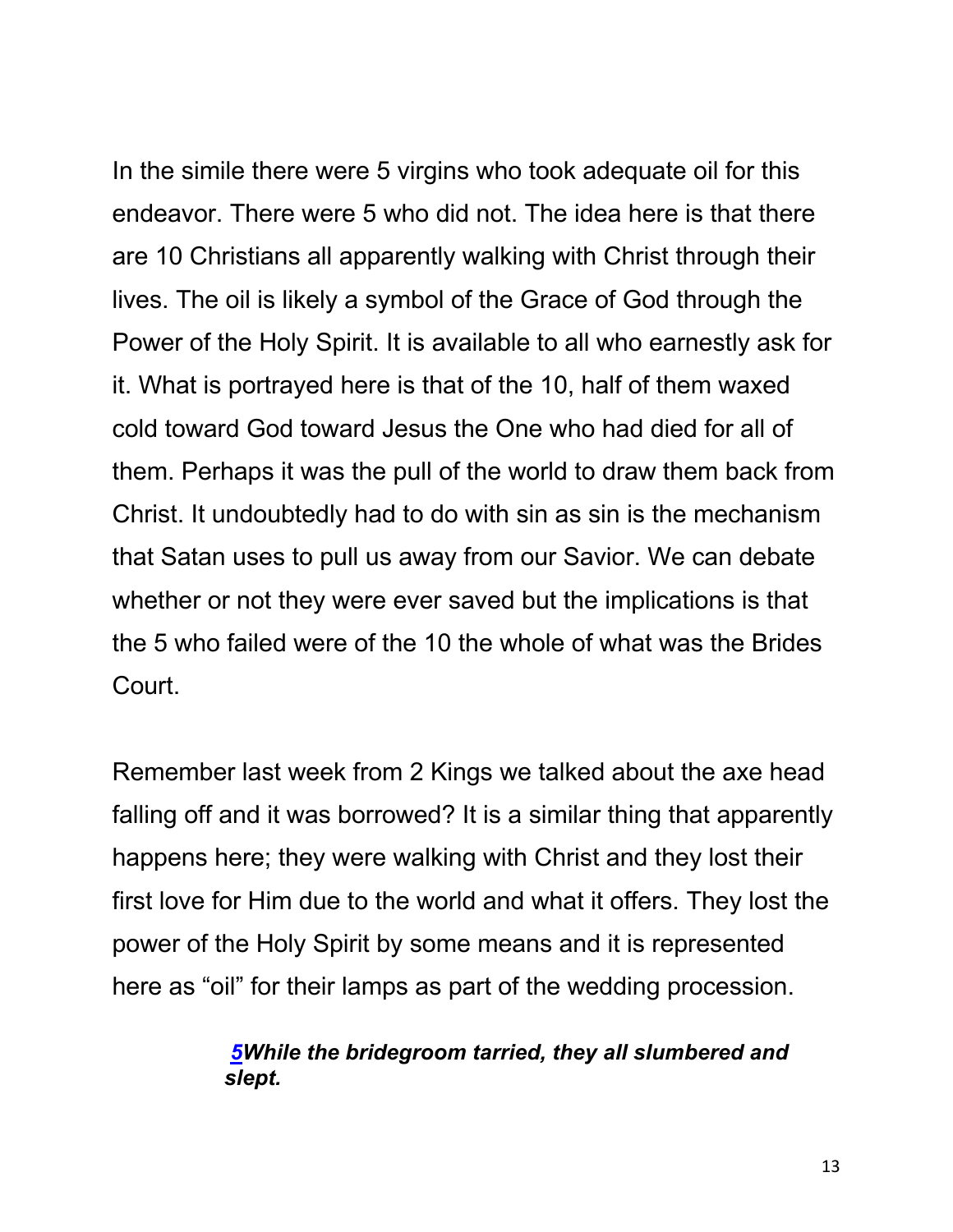The picture here is that the Bride Groom; Christ was delayed in His coming for His Bride. Again the picture is that the Bride Groom was traveling some distance not just across a small town. And during this lengthy travel the entire Bride's Party grew sleeping and dozed off. It indicates a major issue even though natural to sleep in the flesh; the issue is what is happening in the Spirit of each of these 10 virgins "the Church". Has the Spiritual Church fallen asleep; will it awaken in time to meet the Groom? How vast is this problem of slumber in the Bride of Christ? Who will awaken and be saved?

#### *6And at midnight there was a cry made, Behold, the bridegroom cometh; go ye out to meet him.*

As we saw in verse 10 of 2 Peter 3 the implication is that the Bride Groom comes in the middle of the night; at a time when we are slumbering; asleep. The human body needs sleep but not so the Spirit, it is ready at an instant to do the Will of God.

#### *7Then all those virgins arose, and trimmed their lamps.*

All 10 arose, the Church was awakened; not just half or 5 but all 10. When they awoke they trimmed their lamps? This trimming was a process of preparing; they would take a wire fastened to the side of the lamp and pull the wick up, so it sat above the mantle. They would then add more oil from the supply they had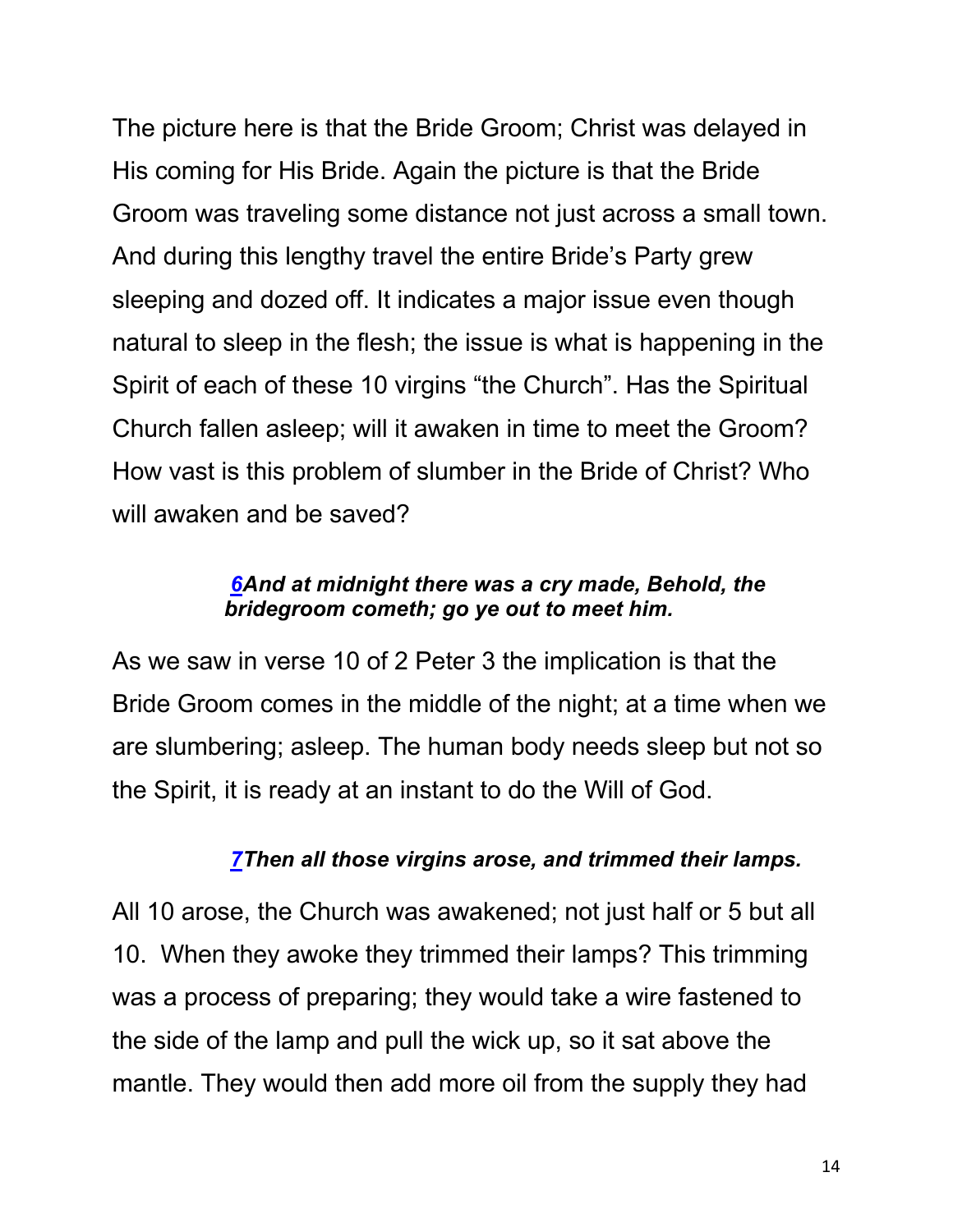brought and relight their lamps if they had gone out completely. All 10 lamps leapt to life giving off light. However;

### *8And the foolish said unto the wise, Give us of your oil; for our lamps are gone out.*

Just as quickly as all 10 lamps were brought back to life, five immediately statred to falter and go out. In the simile it is indicative of people who speak the right words and perhaps have with great diligence followed Christ, but the Power of the Holy Spirit is no longer with them. They have been drawn back into the world. Again, we can debate the idea of losing ones salvation; which may prove useless as it did these 5. Perhaps the better approach is to ensure you do not have that problem; that we are filled with the Power of the Holy Spirit and that we are walking in obedience. Do we have an area of our lives where we are in danger of slipping away from Christ and back into the flesh? If so then it is like leaven, a little leaven we are told will leaven the whole loaf. If that is the case I think we are in grave danger; the time is drawing close to Jesus return; do we have oil, do we have the Holy Spirit in each of us.

> *9But the wise answered, saying, Not so; lest there be not enough for us and you: but go ye rather to them that sell, and buy for yourselves.*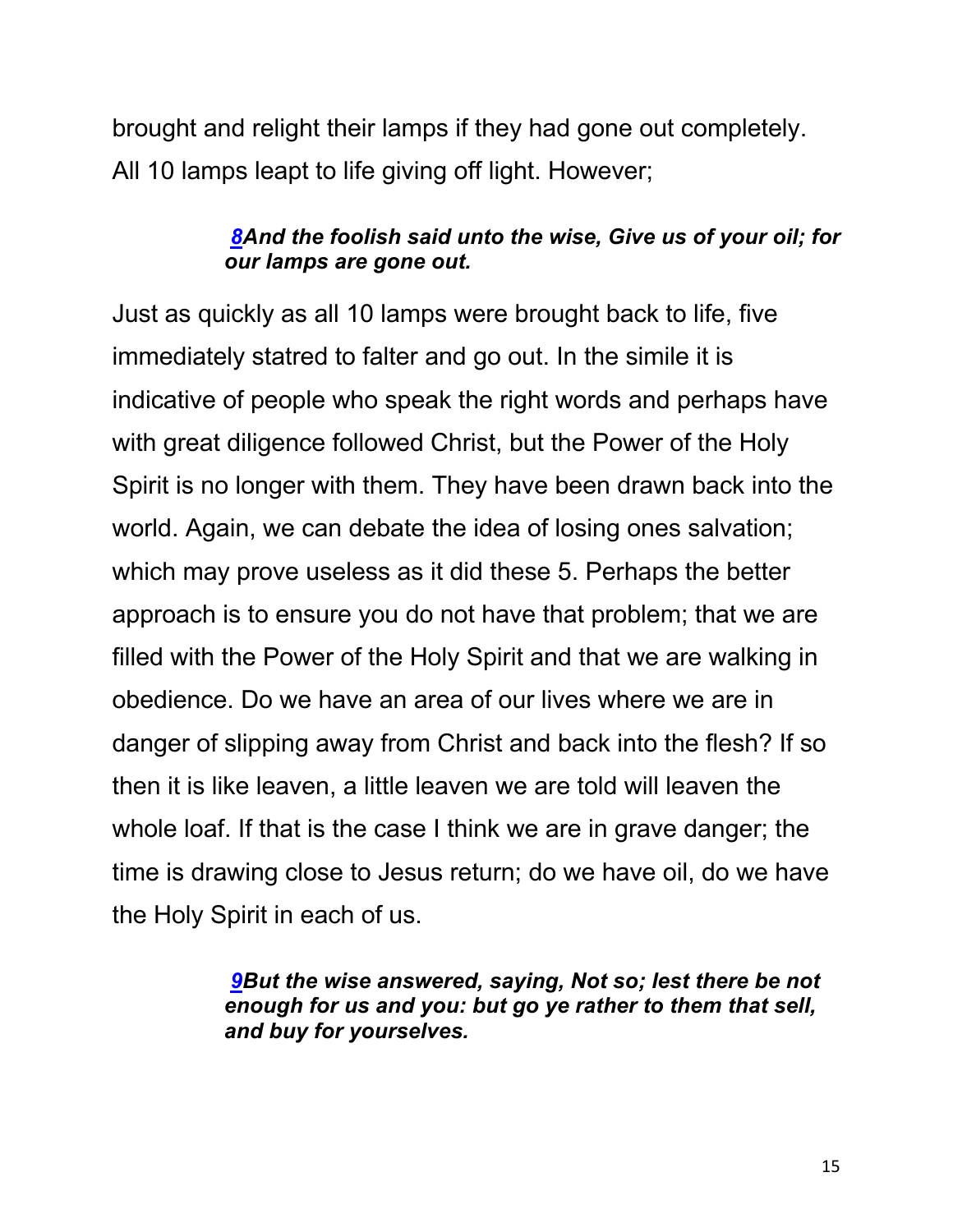Why would those with the Power of the Holy Spirit; the oil to operate the lamp tell the others "no"?

The answer is simple; none of us can share the personal attributes of our lives that we will be judged by with anyone else. We will all be judged by what we did or did not do. The 5 virgins who had prepared cannot give what they prepared with to the other 5; all will be judged on what they each did with their lives.

The simile suggests that they go an buy more oil from them that sell. The principal is that those who are saved in mind alone or were saved and turned away from the Truth go to Pastors and Teachers and try to regain or for real purchase what is needed to be saved. The interesting thing is that what is purported to be sold is free as a gift from God. God has entrusted the delivery of the message of Love and Grace. But even then it will still be up to each individual to seek out that truth on their own if not through a church.

#### *10And while they went to buy, the bridegroom came; and they that were ready went in with him to the marriage: and the door was shut.*

This life is like the vestibule the outer room to the Master's dining room. It is this vestibule that we are to prepare and failure on our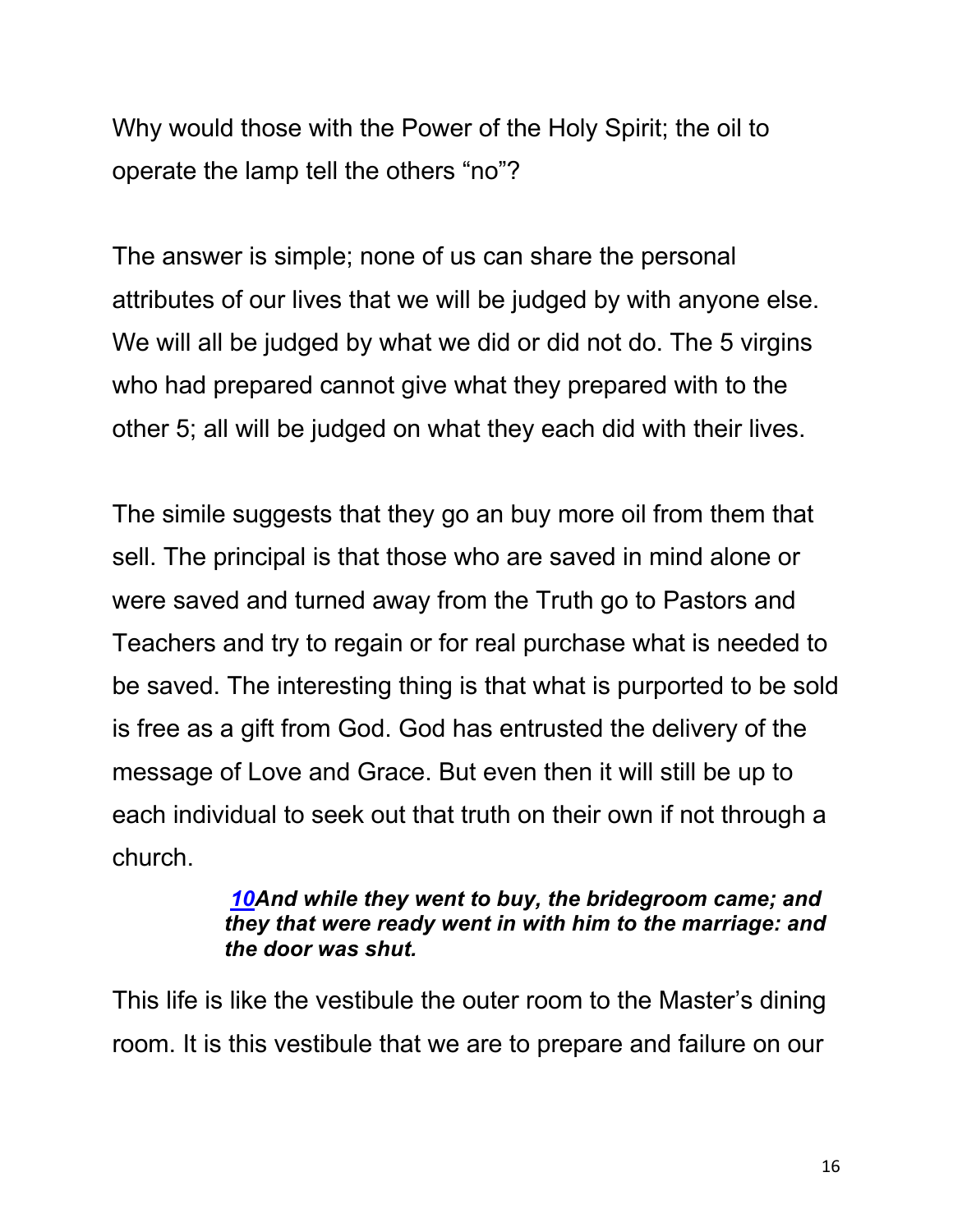part to prepare will result in not being allowed in the Dining Room when the doors are opened.

As with the 5 unprepared virgins while they were off looking for oil; the Holy Spirit, the Bride Groom invited all those who were ready to come into the Banquet of the Lamp. When the virgins returned whether or not they found the oil it did not matter, the doors were closed.

> *11Afterward came also the other virgins, saying, Lord, Lord, open to us. 12But he answered and said, Verily I say unto you, I know you not. 13Watch therefore, for ye know neither the day nor the hour wherein the Son of man cometh*.

We are given hints that those who are saved but have not been obedient to Christ are still saved. The implication is that there are levels of joy in heaven; I do not intend to make a doctrine on this idea just an observation based on the following verse;

> *1 Corinthians 3:15 If any man's work shall be burned, he shall suffer loss: but he himself shall be saved; yet so as by fire.*

**11***Seeing* **then** *that* **all these things shall be dissolved, what manner** *of persons* **ought ye to be in** *all* **holy conversation and godliness, 12Looking for and hasting unto the coming of the day of God, wherein the heavens being on fire shall be dissolved, and the elements shall melt with fervent heat? 13Nevertheless we, according to his promise, look for new heavens and a new earth, wherein dwelleth righteousness.**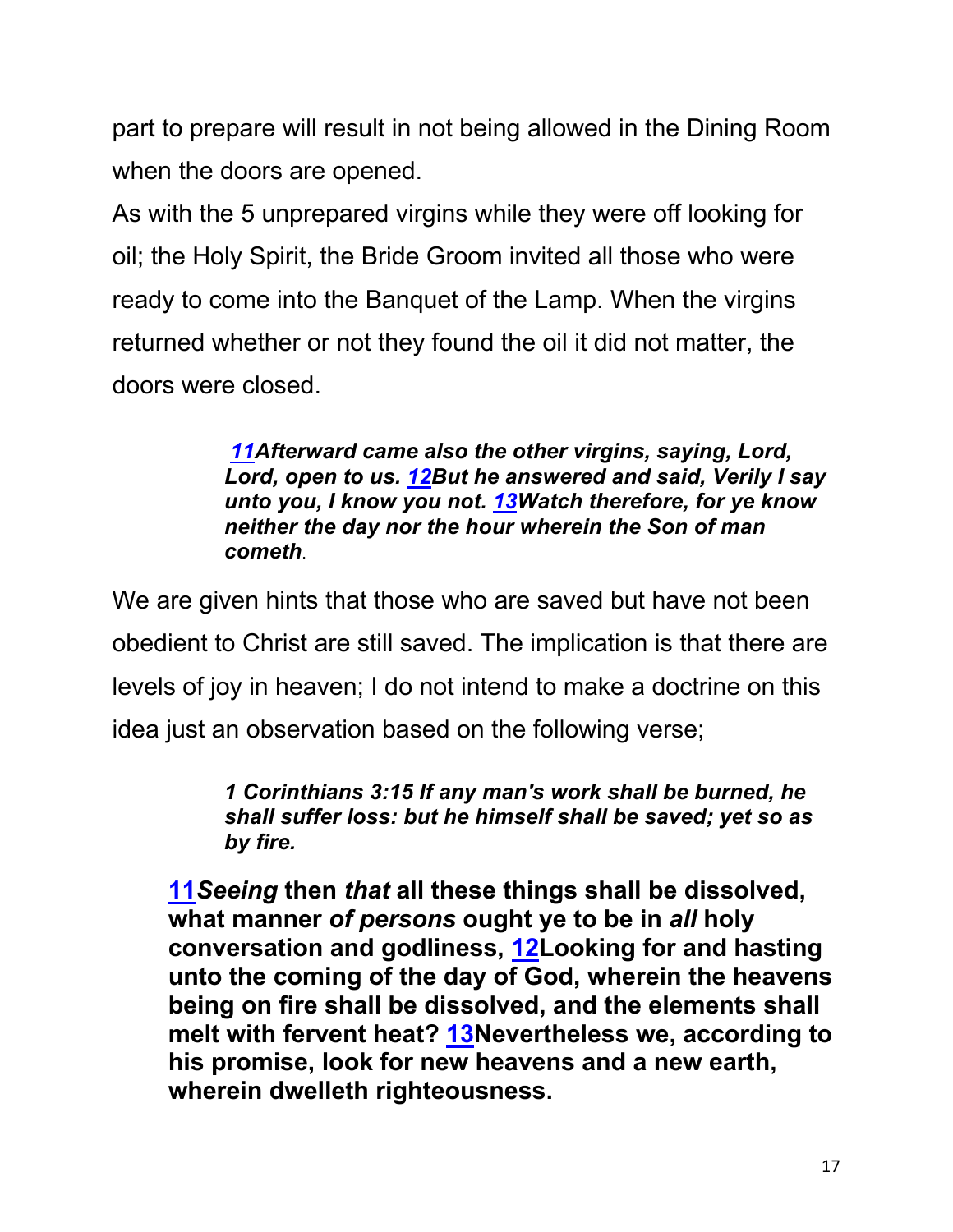God revealed in Genesis 6 that His intention was to destroy the earth and that is exactly what He is going to do. It will be burned with fire and all of our personal efforts will be tested with fire. We cannot rely on anything anyone else did it will be wholly on each of us. This earth will not be saved but God will create a new heaven and new earth.

# **Final Exhortations**

# **14Wherefore, beloved, seeing that ye look for such things, be diligent that ye may be found of him in peace, without spot, and blameless.**

Our diligence will be proven by our obedience. If we having any areas of our life we are not obedient in we MUST address them now before it is to late.

### **15And account** *that* **the longsuffering of our Lord** *is* **salvation; even as our beloved brother Paul also according to the wisdom given unto him hath written unto you;**

God has been patient enough with all of us; it is up to each of us to ensure we are in obedience to Christ; it is up to each of us.